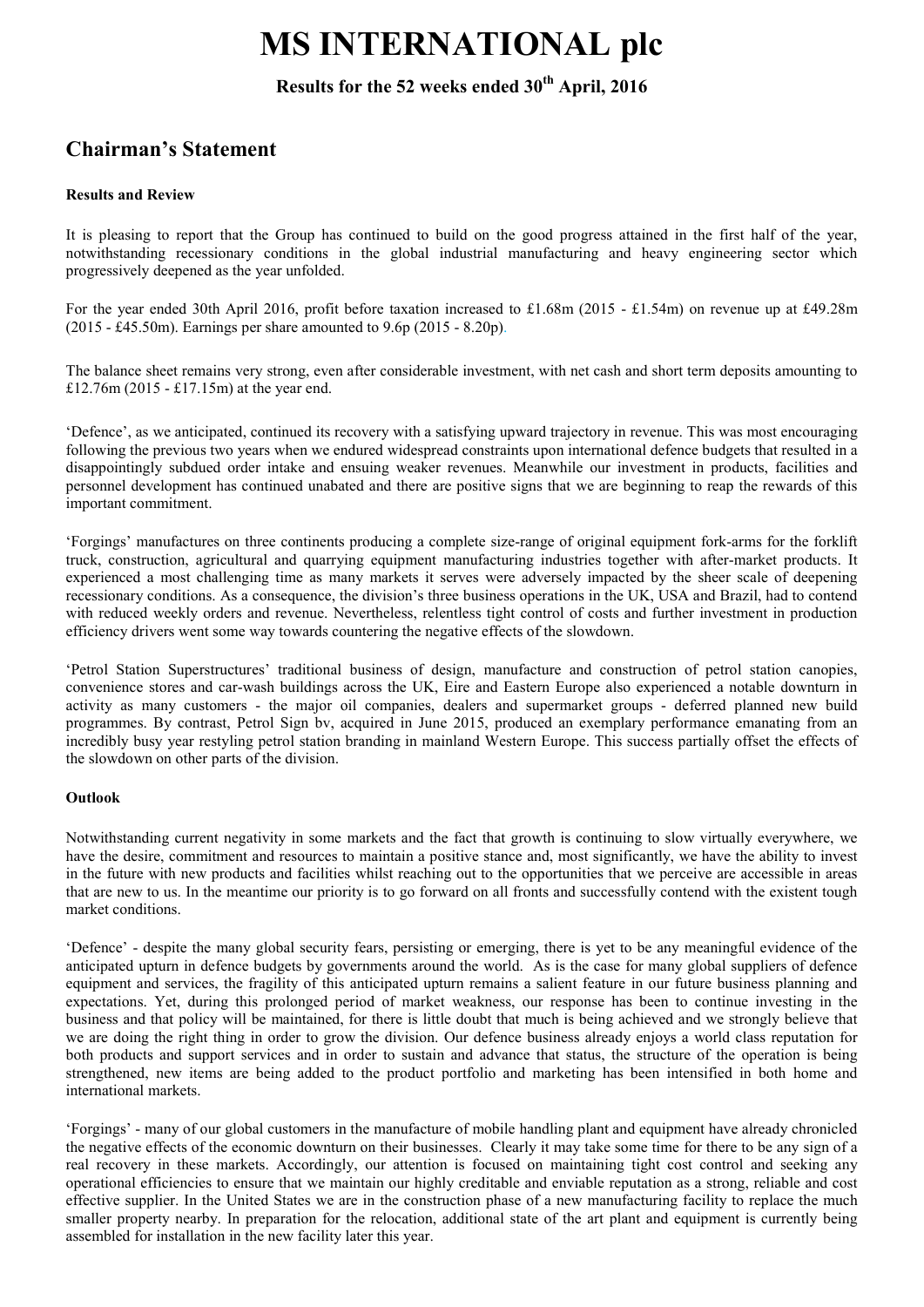# Chairman's Statement

# continued

'Petrol Station Superstructures'- the division is seeing a good number of the new station builds that customers postponed last year now being resurrected for construction in the current year. With the summer construction period approaching full swing, there has been a significant upturn in order intake over recent weeks from our traditional markets in the UK, Eire and Eastern Europe. Following the integration of Petrol Sign into the Group, two new 'Petrol Sign' branding business operations have been established one here in the UK and the other in Germany. In addition, a forecourt superstructures operation has been opened in The Netherlands to strengthen the company's market position in mainland Western Europe. We are greatly encouraged by the positive response of the petrol station forecourt market to our business expansion programmes.

Overall, the Group now has some very positive initiatives in place and, despite the current difficult worldwide trading environment, much is being achieved and some very interesting opportunities are opening up.

All matters considered the Board recommends the payment of a maintained final dividend of 6.5p per share (2015 - 6.5p), making the total for the year of 8p (2015 - 8p). The final dividend is expected to be paid on 21st July 2016 to those shareholders on the register at the close of business on  $24<sup>th</sup>$  June 2016

Michael Bell 9th June 2016

For any further information please contact:

MS INTERNATIONAL plc Michael Bell

Tel: 01 302 322133

Shore Capital Nomad and Broker Bidhi Bhoma/Patrick Castle Tel: (0) 20 7408 4090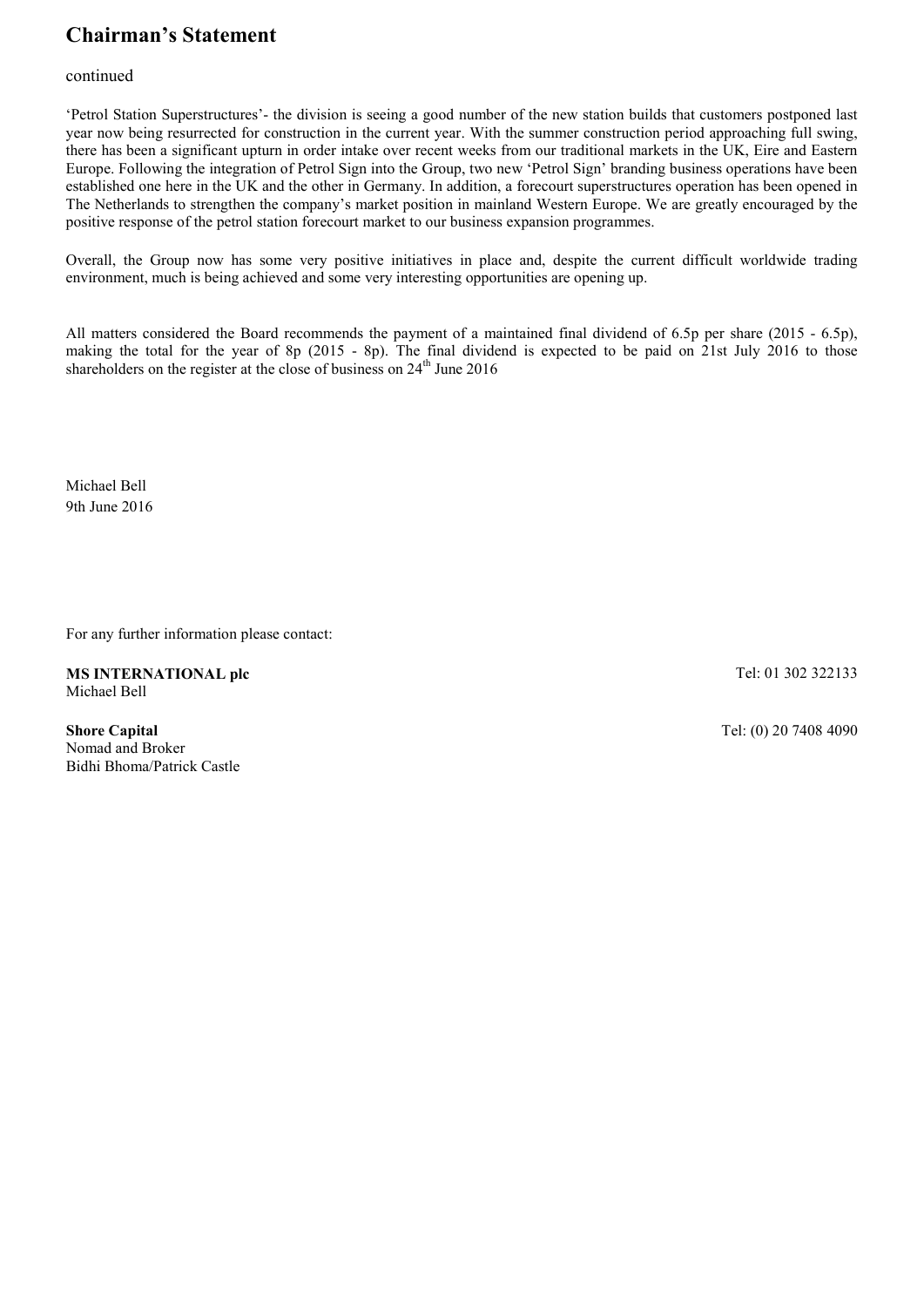# Consolidated income statement

For the 52 weeks ended 30th April, 2016

|                                                                    | 2016         | 2015     |
|--------------------------------------------------------------------|--------------|----------|
|                                                                    | <b>Total</b> | Total    |
|                                                                    | £000         | £000     |
| Revenue                                                            | 49,282       | 45,503   |
| Cost of sales                                                      | (36, 413)    | (34,763) |
| Gross profit                                                       | 12,869       | 10,740   |
| Distribution costs                                                 | (3, 104)     | (2,357)  |
| Administrative expenses                                            | (7,909)      | (6, 643) |
|                                                                    | (11, 013)    | (9,000)  |
| Group operating profit                                             | 1,856        | 1,740    |
| Finance revenue                                                    | 47           | 70       |
| Finance costs                                                      | (5)          | (32)     |
| Other finance costs - pensions                                     | (216)        | (237)    |
|                                                                    | (174)        | (199)    |
| Profit before taxation                                             | 1,682        | 1,541    |
| Taxation                                                           | (98)         | (188)    |
| Profit for the period attributable to equity holders of the parent | 1,584        | 1,353    |
| Earnings per share: basic and diluted                              | 9.6p         | 8.2p     |
|                                                                    |              |          |

# Consolidated and company statement of comprehensive income

For the 52 weeks ended 30th April, 2016

|                                                                                                     | Group        |       | Company      |       |
|-----------------------------------------------------------------------------------------------------|--------------|-------|--------------|-------|
|                                                                                                     | 2016         | 2015  | 2016         | 2015  |
|                                                                                                     | <b>Total</b> | Total | <b>Total</b> | Total |
|                                                                                                     | £000         | £000  | £000         | £000  |
| Profit for the period attributable to equity holders of the parent                                  | 1,584        | 1,353 | 1,755        | 955   |
| Exchange differences on retranslation of foreign operations                                         | 228          | (106) |              |       |
| Net other comprehensive profit/(loss) to be reclassified to profit or<br>loss in subsequent periods | 228          | (106) |              |       |
| Remeasurement losses on defined benefit pension scheme                                              | (826)        | (964) | (826)        | (964) |
| Deferred taxation on remeasurement losses on defined benefit scheme                                 | 165          | 193   | 165          | 193   |
| Change in taxation rates                                                                            | (153)        |       | (153)        |       |
| Net other comprehensive loss not being reclassified to profit or loss<br>in subsequent periods      | (814)        | (771) | (814)        | (771) |
|                                                                                                     |              |       |              |       |
| Total comprehensive income for the period attributable to equity<br>holders of the parent           | 998          | 476   | 941          | 184   |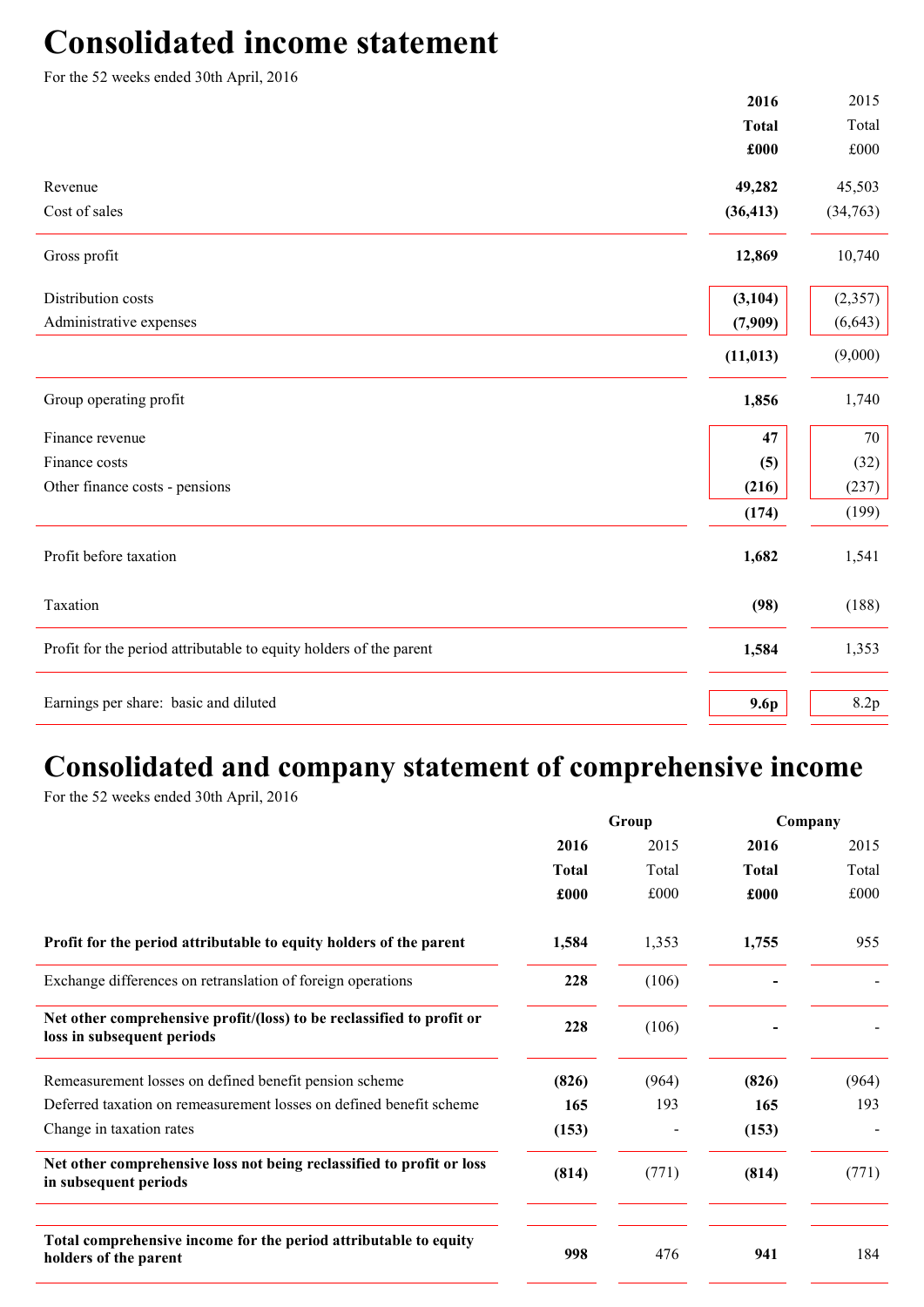# Consolidated and company statement of changes in equity

|                                          | Issued<br>capital | Capital<br>redemption<br>reserve | Other<br>reserves            | Revaluation<br>reserve   | Special<br>reserve           | Foreign<br>exchange<br>reserve | Treasury<br>shares           | Retained<br>earnings | <b>Total</b>   |
|------------------------------------------|-------------------|----------------------------------|------------------------------|--------------------------|------------------------------|--------------------------------|------------------------------|----------------------|----------------|
|                                          | $\pounds 000$     | $\pounds 000$                    | $\pounds 000$                | £'000                    | $\pounds 000$                | $\pounds 000$                  | $\pounds 000$                | $\pounds 000$        | $\pounds$ '000 |
| (a) Group                                |                   |                                  |                              |                          |                              |                                |                              |                      |                |
| At 3rd May, 2014                         | 1,840             | 901                              | 2,815                        | 4,146                    | 1,629                        | (183)                          | (3,059)                      | 21,054               | 29,143         |
| Profit for the period                    |                   | $\blacksquare$                   |                              |                          | $\blacksquare$               | $\overline{a}$                 | $\blacksquare$               | 1,353                | 1,353          |
| Other comprehensive<br>loss              |                   | ÷                                |                              |                          | $\qquad \qquad \blacksquare$ | (106)                          | $\qquad \qquad \blacksquare$ | (771)                | (877)          |
| Total comprehensive<br>(loss)/income     |                   |                                  |                              |                          |                              | (106)                          | $\qquad \qquad \blacksquare$ | 582                  | 476            |
| Dividends paid                           |                   |                                  |                              |                          |                              |                                | $\qquad \qquad \blacksquare$ | (1,320)              | (1,320)        |
| At 2nd May, 2015                         | 1,840             | 901                              | 2,815                        | 4,146                    | 1,629                        | (289)                          | (3,059)                      | 20,316               | 28,299         |
| Profit for the period                    |                   | $\blacksquare$                   |                              |                          | $\blacksquare$               |                                | $\qquad \qquad \blacksquare$ | 1,584                | 1,584          |
| Other comprehensive<br>income/(loss)     |                   |                                  |                              |                          | $\qquad \qquad \blacksquare$ | 228                            | $\qquad \qquad \blacksquare$ | (814)                | (586)          |
| Total comprehensive<br>income            |                   |                                  |                              | $\overline{\phantom{a}}$ | $\overline{\phantom{a}}$     | 228                            | $\blacksquare$               | 770                  | 998            |
| Dividends paid                           |                   |                                  |                              |                          |                              |                                | $\qquad \qquad \blacksquare$ | (1,320)              | (1,320)        |
| Change in taxation rates                 |                   |                                  |                              | 83                       |                              |                                |                              |                      | 83             |
| Depreciation of<br>buildings revaluation |                   |                                  |                              | (7)                      |                              |                                |                              | $\boldsymbol{7}$     |                |
| At 30th April, 2016                      | 1,840             | 901                              | 2,815                        | 4,222                    | 1,629                        | (61)                           | (3,059)                      | 19,773               | 28,060         |
| (b) Company                              |                   |                                  |                              |                          |                              |                                |                              |                      |                |
| At 3rd May, 2014                         | 1,840             | 901                              | 1,565                        | 4,240                    | 1,629                        |                                | (3,059)                      | 18,690               | 25,806         |
| Profit for the period                    |                   |                                  |                              |                          |                              |                                |                              | 955                  | 955            |
| Other comprehensive<br>loss              |                   |                                  |                              |                          |                              |                                | $\qquad \qquad \blacksquare$ | (771)                | (771)          |
| Total comprehensive<br>income            |                   |                                  |                              |                          |                              |                                | $\qquad \qquad \blacksquare$ | 184                  | 184            |
| Dividends paid                           |                   |                                  |                              |                          |                              |                                | $\qquad \qquad \blacksquare$ | (1,320)              | (1,320)        |
| At 2nd May, 2015                         | 1,840             | 901                              | 1,565                        | 4,240                    | 1,629                        |                                | (3,059)                      | 17,554               | 24,670         |
| Profit for the period                    | $\overline{a}$    | $\blacksquare$                   | $\qquad \qquad \blacksquare$ | $\blacksquare$           | $\blacksquare$               | $\qquad \qquad \blacksquare$   | $\blacksquare$               | 1,755                | 1,755          |
| Other comprehensive<br>loss              |                   |                                  |                              |                          |                              |                                | $\qquad \qquad \blacksquare$ | (814)                | (814)          |
| Total comprehensive<br>income            |                   |                                  |                              |                          |                              |                                |                              | 941                  | 941            |
| Dividends paid                           |                   |                                  |                              |                          |                              |                                | $\overline{a}$               | (1,320)              | (1,320)        |
| Dividend received from<br>subsidiary     |                   |                                  |                              |                          |                              |                                |                              | 171                  | 171            |
| Change in taxation rates                 |                   |                                  |                              | 83                       |                              |                                |                              |                      | 83             |
| Depreciation of<br>buildings revaluation |                   |                                  |                              | (7)                      |                              |                                |                              | 7                    |                |
| At 30th April, 2016                      | 1,840             | 901                              | 1,565                        | 4,316                    | 1,629                        |                                | (3,059)                      | 17,353               | 24,545         |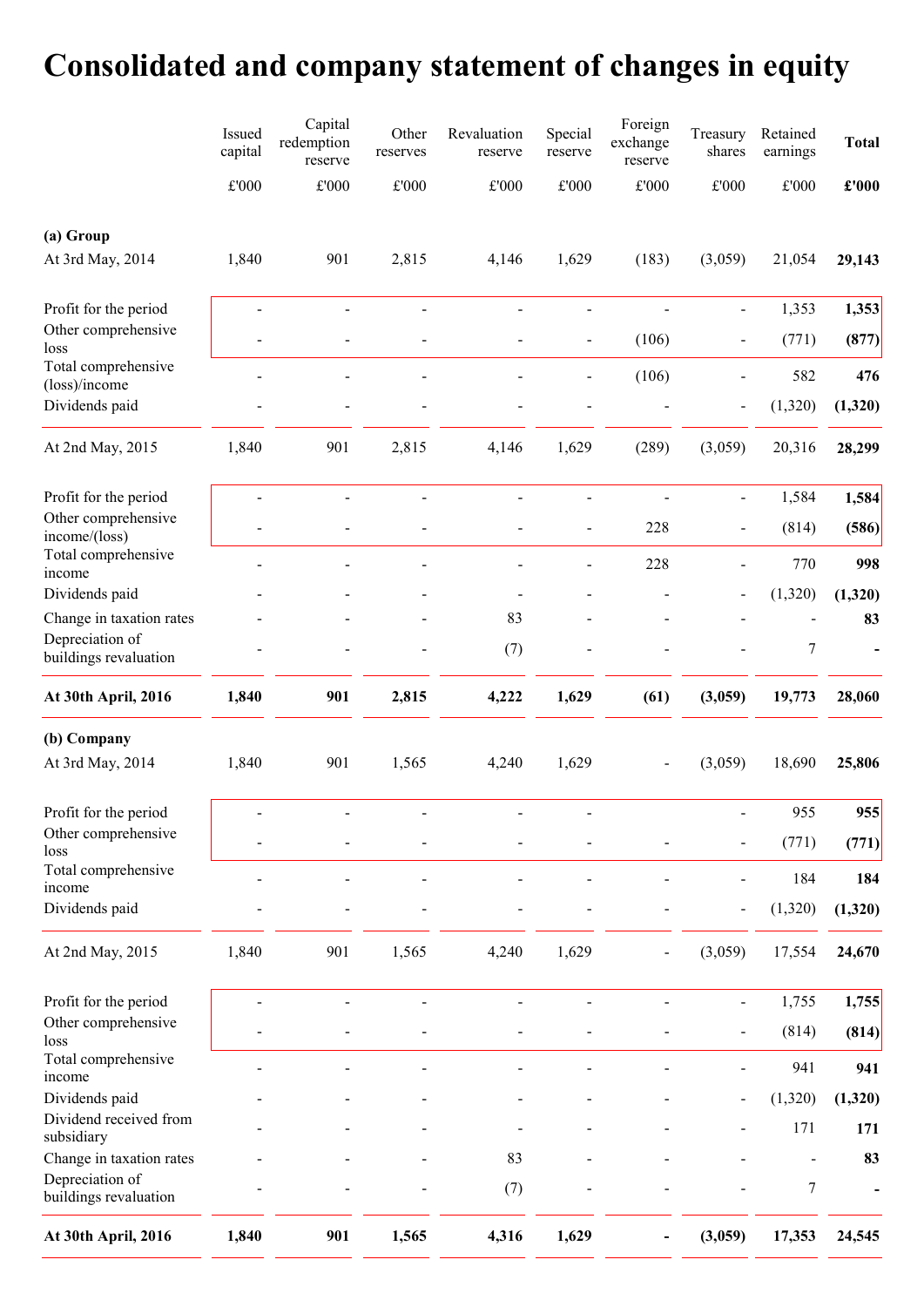# Consolidated statements of financial position

At 30th April, 2016

|                                                                                                                                                                                                                    |                                                            | Group                                                       |                                                    | Company                                            |
|--------------------------------------------------------------------------------------------------------------------------------------------------------------------------------------------------------------------|------------------------------------------------------------|-------------------------------------------------------------|----------------------------------------------------|----------------------------------------------------|
|                                                                                                                                                                                                                    | 2016                                                       | 2015                                                        | 2016                                               | 2015                                               |
|                                                                                                                                                                                                                    | £'000                                                      | $\pounds 000$                                               | £'000                                              | $\pounds 000$                                      |
| <b>ASSETS</b>                                                                                                                                                                                                      |                                                            |                                                             |                                                    |                                                    |
| <b>Non-current assets</b>                                                                                                                                                                                          |                                                            |                                                             |                                                    |                                                    |
| Property, plant and equipment                                                                                                                                                                                      | 15,955                                                     | 14,563                                                      | 12,869                                             | 12,608                                             |
| Intangible assets                                                                                                                                                                                                  | 5,671                                                      | 3,818                                                       | 4                                                  | 13                                                 |
| Investments in subsidiaries                                                                                                                                                                                        |                                                            |                                                             | 14,170                                             | 11,741                                             |
| Deferred income tax asset                                                                                                                                                                                          | 1,376                                                      | 1,376                                                       | 1,376                                              | 1,376                                              |
|                                                                                                                                                                                                                    | 23,002                                                     | 19,757                                                      | 28,419                                             | 25,738                                             |
| <b>Current assets</b>                                                                                                                                                                                              |                                                            |                                                             |                                                    |                                                    |
| Inventories                                                                                                                                                                                                        | 7,043                                                      | 8,464                                                       | 5,808                                              | 7,393                                              |
| Trade and other receivables                                                                                                                                                                                        | 8,996                                                      | 9,454                                                       | 9,655                                              | 9,252                                              |
| Income tax receivable                                                                                                                                                                                              | 118                                                        | 40                                                          |                                                    |                                                    |
| Prepayments                                                                                                                                                                                                        | 784                                                        | 590                                                         | 682                                                | 495                                                |
| Cash and short-term deposits                                                                                                                                                                                       | 12,758                                                     | 17,148                                                      | 11,017                                             | 16,199                                             |
|                                                                                                                                                                                                                    | 29,699                                                     | 35,696                                                      | 27,162                                             | 33,339                                             |
|                                                                                                                                                                                                                    |                                                            |                                                             |                                                    |                                                    |
| <b>TOTAL ASSETS</b>                                                                                                                                                                                                | 52,701                                                     | 55,453                                                      | 55,581                                             | 59,077                                             |
| <b>EQUITY AND LIABILITIES</b><br><b>Equity</b><br>Equity share capital<br>Capital redemption reserve<br>Other reserve<br>Revaluation reserve<br>Special reserve<br>Currency translation reserve<br>Treasury shares | 1,840<br>901<br>2,815<br>4,222<br>1,629<br>(61)<br>(3,059) | 1,840<br>901<br>2,815<br>4,146<br>1,629<br>(289)<br>(3,059) | 1,840<br>901<br>1,565<br>4,316<br>1,629<br>(3,059) | 1,840<br>901<br>1,565<br>4,240<br>1,629<br>(3,059) |
| Retained earnings                                                                                                                                                                                                  | 19,773                                                     | 20,316                                                      | 17,353                                             | 17,554                                             |
|                                                                                                                                                                                                                    | 28,060                                                     | 28,299                                                      | 24,545                                             | 24,670                                             |
| <b>Non-current liabilities</b><br>Defined benefit pension liability<br>Deferred income tax liability                                                                                                               | 7,644<br>1,590                                             | 6,877<br>1,283                                              | 7,644<br>987                                       | 6,877<br>984                                       |
|                                                                                                                                                                                                                    | 9,234                                                      | 8,160                                                       | 8,631                                              | 7,861                                              |
| <b>Current liabilities</b><br>Trade and other payables<br>Income tax payable                                                                                                                                       | 15,253<br>154<br>15,407                                    | 18,994<br>18,994                                            | 22,270<br>135<br>22,405                            | 26,454<br>92<br>26,546                             |
|                                                                                                                                                                                                                    |                                                            |                                                             |                                                    |                                                    |
| <b>TOTAL EQUITY AND LIABILITIES</b>                                                                                                                                                                                | 52,701                                                     | 55,453                                                      | 55,581                                             | 59,077                                             |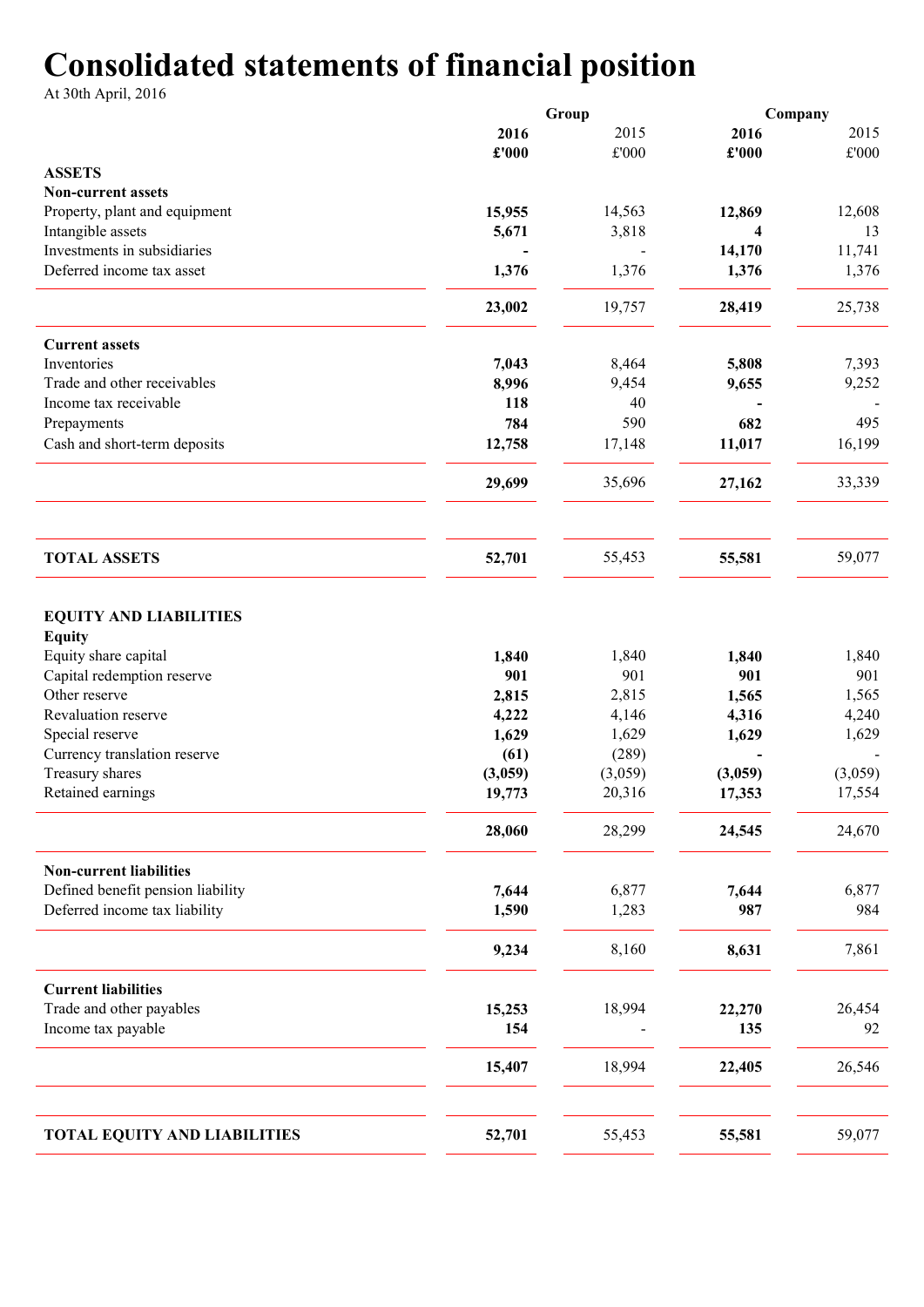# Cash flow statements

| For the 52 weeks ended 30th April, 2016                                                          |              | Group        | Company      |              |  |
|--------------------------------------------------------------------------------------------------|--------------|--------------|--------------|--------------|--|
|                                                                                                  | 2016<br>£000 | 2015<br>£000 | 2016<br>£000 | 2015<br>£000 |  |
| Profit before taxation                                                                           | 1,682        | 1,541        | 1,880        | 943          |  |
| Adjustments to reconcile profit before taxation to net cash in flow from<br>operating activities |              |              |              |              |  |
| Depreciation charge                                                                              | 1,060        | 1,117        | 861          | 931          |  |
| Amortisation charge                                                                              | 609          | 317          | 9            | 8            |  |
| Impairment in investment in subsidiary undertaking                                               |              |              | 28           | 88           |  |
| Administration expenses-pension fund                                                             | 320          | 316          | 320          | 316          |  |
| Profit on sale of fixed assets                                                                   | (98)         | (78)         | (91)         | (75)         |  |
| Finance costs                                                                                    | 174          | 199          | 170          | 178          |  |
| Foreign exchange gains                                                                           | 83           | 65           |              |              |  |
| Decrease/(increase) in inventories                                                               | 2,394        | (302)        | 1,585        | (143)        |  |
| Decrease/(increase) in receivables                                                               | 840          | (1, 194)     | (403)        | (976)        |  |
| Increase in prepayments                                                                          | (194)        | (143)        | (187)        | (132)        |  |
| Decrease in payables                                                                             | (1,981)      | (389)        | (1,705)      | (38)         |  |
| (Decrease)/increase in progress payments                                                         | (2, 479)     | 4,158        | (2, 479)     | 4,198        |  |
| Pension fund payments                                                                            | (595)        | (529)        | (595)        | (529)        |  |
| Cash generated from operating activities                                                         | 1,815        | 5,078        | (607)        | 4,769        |  |
| Interest received                                                                                | 42           | 38           | 46           | 59           |  |
| Taxation (paid)/received                                                                         | (134)        | (288)        | 16           | (41)         |  |
| Net cash inflow/(outflow) from operating activities                                              | 1,723        | 4,828        | (545)        | 4,787        |  |
| <b>Investing activities</b>                                                                      |              |              |              |              |  |
| Acquisition of Petrol Sign by                                                                    | (2,612)      |              | (2, 438)     |              |  |
| Investment in Petrol Sign GmbH                                                                   |              |              | (19)         |              |  |
| Purchase of property, plant and equipment                                                        | (2, 330)     | (833)        | (1,172)      | (693)        |  |
| Sale of property, plant and equipment                                                            | 149          | 187          | 141          | 184          |  |
| Net cash outflow from investing activities                                                       | (4,793)      | (646)        | (3, 488)     | (509)        |  |
| <b>Financing activities</b>                                                                      |              |              |              |              |  |
| Dividends paid                                                                                   | (1,320)      | (1,320)      | (1,320)      | (1,320)      |  |
| Dividend received from subsidiary                                                                |              |              | 171          |              |  |
| Net cash outflow from financing activities                                                       | (1,320)      | (1,320)      | (1,149)      | (1,320)      |  |
|                                                                                                  |              |              |              |              |  |
| (Decrease)/Increase in cash and cash equivalents                                                 | (4,390)      | 2,862        | (5,182)      | 2,958        |  |
| Opening cash and cash equivalents                                                                | 17,148       | 14,286       | 16,199       | 13,241       |  |
| Closing cash and cash equivalents                                                                | 12,758       | 17,148       | 11,017       | 16,199       |  |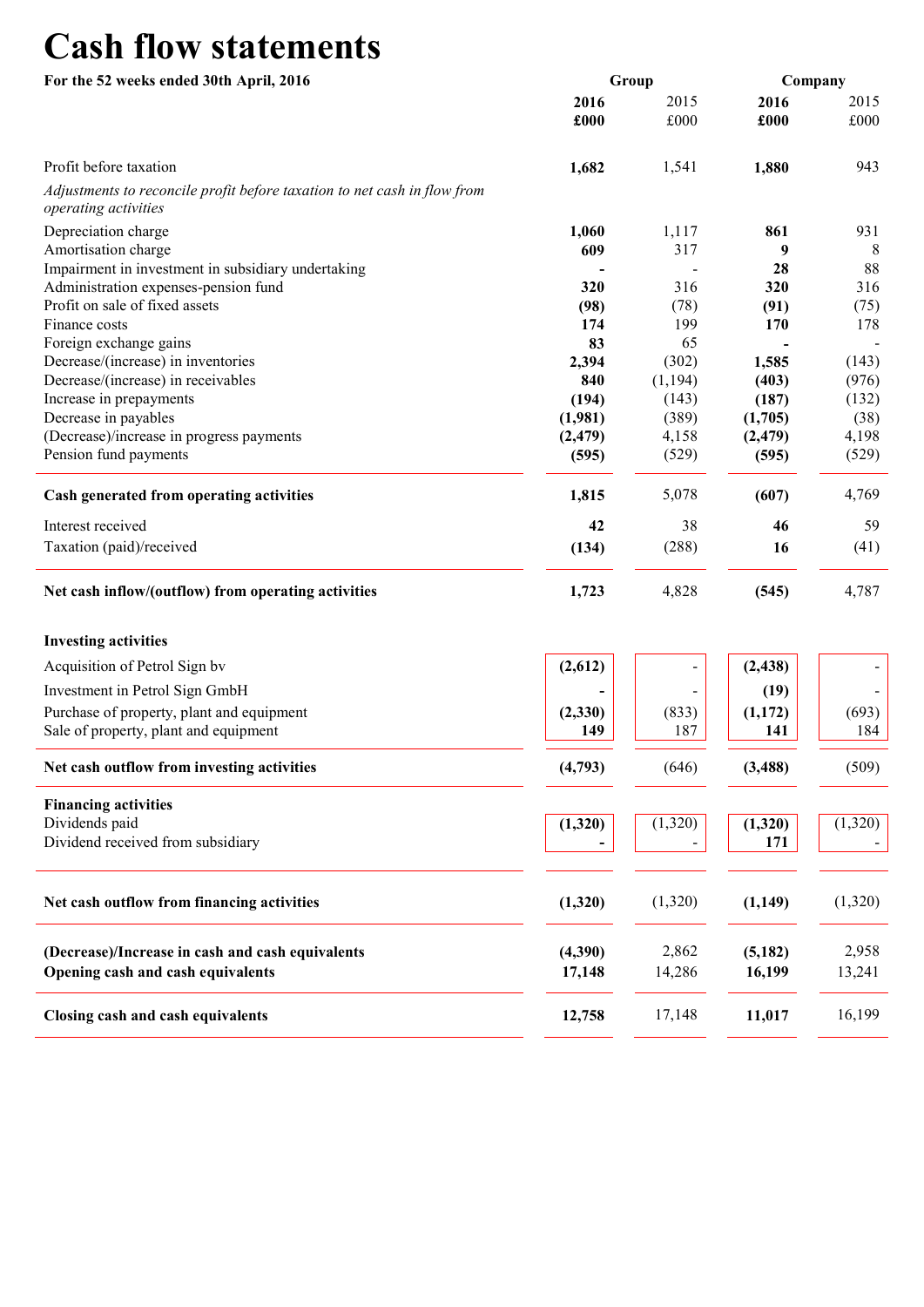The financial information set out above does not constitute the Company's statutory accounts for the periods ended 30th April, 2016 or 2<sup>nd</sup> May, 2015 but is derived from those accounts. Statutory accounts for 2015 have been delivered to the Registrar of Companies, and those for 2016 will be delivered following the Company's Annual General Meeting. The auditors have reported on those accounts; their reports were unqualified and did not contain a statement under section 498 (2) or (3) of the Companies Act 2006.

# 1 Segment information

The following table presents revenue and profit and certain assets and liability information regarding the Group's divisions for the periods ended 30th April, 2016 and 2nd May, 2015. The reporting format is determined by the differences in manufacture and services provided by the Group. The Defence division is engaged in the design, manufacture and service of defence equipment. The Forgings division is engaged in the manufacture of forgings. The Petrol Station Superstructures division is engaged in the design, manufacture, construction, branding, maintenance and restyling of petrol station superstructures.

Management monitors the operating results of its business units separately for the purpose of making decisions about resource allocation and performance assessment. Segment performance is evaluated based on operating profit or loss which in certain respects, as explained in the table below, is measured differently from operating profit or loss in the consolidated financial statements. Group financing (including finance costs and finance revenue) and income taxes are managed on a group basis and are not allocated to operating segments.

|                                                                     |              | Defence      | Forgings     |              | Petrol Station<br>Superstructures |              | Total            |                      |
|---------------------------------------------------------------------|--------------|--------------|--------------|--------------|-----------------------------------|--------------|------------------|----------------------|
|                                                                     | 2016<br>£000 | 2015<br>£000 | 2016<br>£000 | 2015<br>£000 | 2016<br>£000                      | 2015<br>£000 | 2016<br>£000     | 2015<br>$\pounds000$ |
| Revenue                                                             |              |              |              |              |                                   |              |                  |                      |
| External                                                            | 21,907       | 17,010       | 11,922       | 15,120       | 15,453                            | 13,373       | 49,282           | 45,503               |
| Total revenue                                                       | 21,907       | 17,010       | 11,922       | 15,120       | 15,453                            | 13,373       | 49,282           | 45,503               |
| <b>Segment result</b><br>Net finance costs                          | 1,787        | (247)        | (343)        | 1,250        | 412                               | 737          | 1,856<br>(174)   | 1,740<br>(199)       |
| Profit before taxation<br>Taxation                                  |              |              |              |              |                                   |              | 1,682<br>(98)    | 1,541<br>(188)       |
| Profit for the period                                               |              |              |              |              |                                   |              | 1,584            | 1,353                |
| <b>Segmental assets</b><br>Unallocated assets (see below)           | 24,607       | 28,460       | 5,250        | 6,299        | 12,132                            | 5,209        | 41,989<br>10,712 | 39,968<br>15,485     |
| Total assets                                                        |              |              |              |              |                                   |              | 52,701           | 55,453               |
| <b>Segmental liabilities</b><br>Unallocated liabilities (see below) | 10,411       | 14,407       | 1,378        | 1,609        | 3,454                             | 2,045        | 15,243<br>9,398  | 18,061<br>9,093      |
| <b>Total liabilities</b>                                            |              |              |              |              |                                   |              | 24,641           | 27,154               |
| Capital expenditure<br>Depreciation                                 | 214<br>233   | 82<br>217    | 1,443<br>362 | 526<br>424   | 550<br>911                        | 168<br>276   |                  |                      |

Unallocated assets includes certain fixed assets, intangible assets, current assets and deferred tax assets. Unallocated liabilities includes the defined pension benefit scheme liability and certain current liabilities.

Following the acquisition of Petrol Sign bv, management have revised the allocation of certain costs which has led to a restatement of the prior year segment result for the three divisions. The total segment result of the Group for the prior year remains unchanged.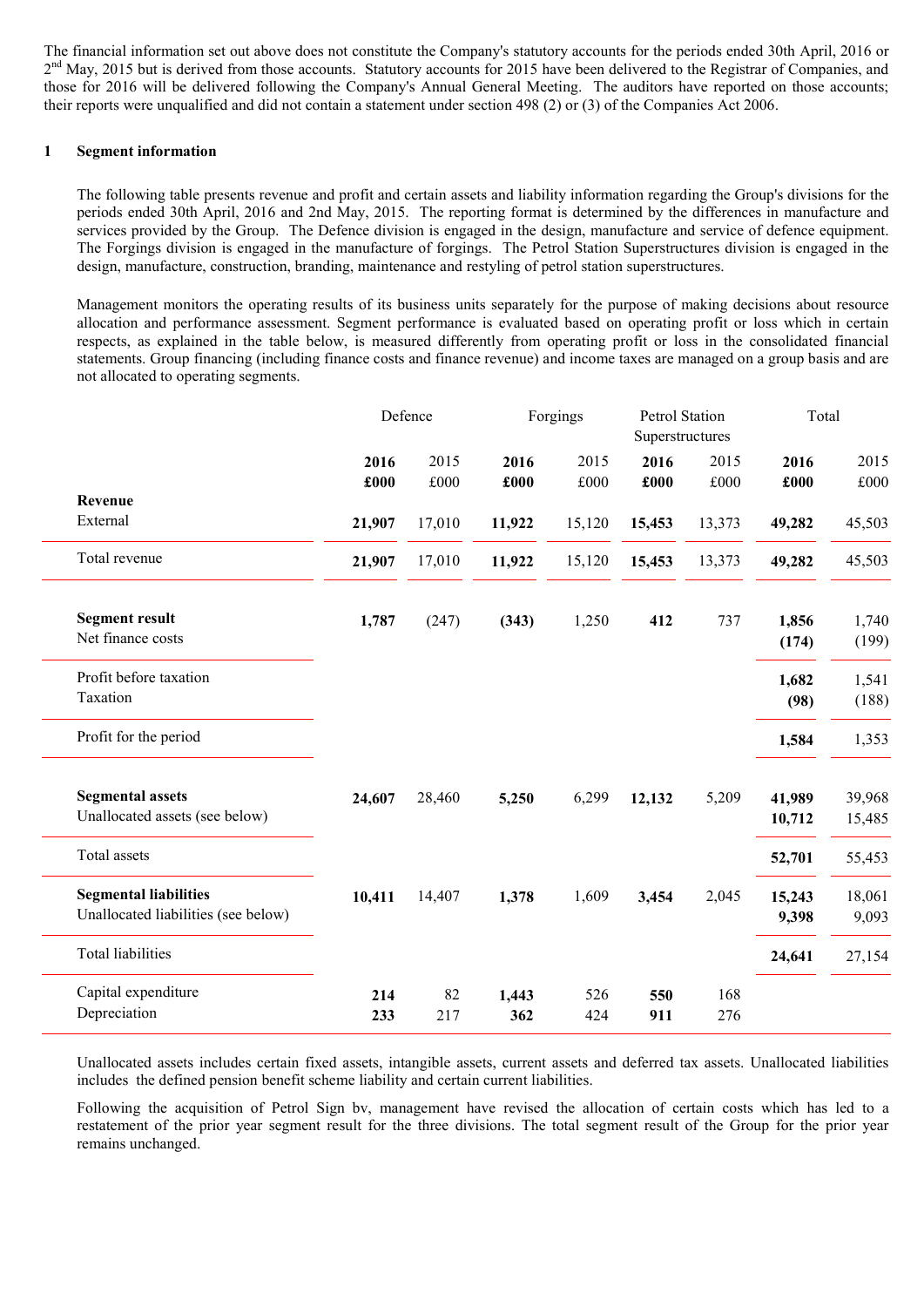### Geographical analysis

The following table presents revenue and expenditure and certain assets and liabilities information by geographical segment for the periods ended 30th April, 2016 and 2nd May, 2015. The Group's geographical segments are based on the location of the Group's assets. Revenue from external customers is based on the geographical location of its customers.

|     |                                                                                        |        | Europe |       | Rest of the<br>World<br>North America |                          |                | Total         |              |  |
|-----|----------------------------------------------------------------------------------------|--------|--------|-------|---------------------------------------|--------------------------|----------------|---------------|--------------|--|
|     |                                                                                        | 2016   | 2015   | 2016  | 2015                                  |                          | 2015           | 2016          | 2015         |  |
|     |                                                                                        | £000   | £000   | £000  | £000                                  | 2016<br>£000             | £000           | £000          | £000         |  |
|     | Revenue                                                                                |        |        |       |                                       |                          |                |               |              |  |
|     | External                                                                               | 39,238 | 36,255 | 3,935 | 4,810                                 | 6,109                    | 4,438          | 49,282        | 45,503       |  |
|     | Non-current assets                                                                     | 21,683 | 19,457 | 1,246 | 192                                   | 73                       | 108            | 23,002        | 19,757       |  |
|     | Current assets                                                                         | 27,544 | 34,063 | 1,483 | 1,432                                 | 672                      | 201            | 29,699        | 35,696       |  |
|     | Liabilities                                                                            | 22,675 | 26,876 | 1,531 | 259                                   | 435                      | 19             | 24,641        | 27,154       |  |
|     | Capital expenditure                                                                    | 1,261  | 698    | 1,069 | 135                                   | $\overline{\phantom{a}}$ | $\blacksquare$ | 2,330         | 833          |  |
|     | <b>Information about major customers</b>                                               |        |        |       |                                       |                          |                | 2016          | 2015         |  |
|     | Revenue from major customers arising from sales reported in the Defence segment:       |        |        |       |                                       |                          |                | £000          | $\pounds000$ |  |
|     | Customer 1                                                                             |        |        |       |                                       |                          |                | 10,042        |              |  |
|     | Customer 1                                                                             |        |        |       |                                       |                          |                | $\frac{1}{2}$ | 10,715       |  |
| 2   | <b>Employee Information</b>                                                            |        |        |       |                                       |                          |                | 2016          | 2015         |  |
|     | The average number of employees, including executive directors, during the period was: |        |        |       |                                       |                          |                | <b>Number</b> | Number       |  |
|     | Production                                                                             |        |        |       |                                       |                          |                | 237           | 210          |  |
|     | Technical                                                                              |        |        |       |                                       |                          |                | 68            | 65           |  |
|     | Distribution                                                                           |        |        |       |                                       |                          |                | 31            | 27           |  |
|     | Administration                                                                         |        |        |       |                                       |                          |                | 59            | 54           |  |
|     |                                                                                        |        |        |       |                                       |                          |                | 395           | 356          |  |
|     |                                                                                        |        |        |       |                                       |                          |                |               |              |  |
| (a) | Staff costs                                                                            |        |        |       |                                       |                          |                | 2016          | 2015         |  |
|     | Their, including executive directors, employment costs were as follows:                |        |        |       |                                       |                          |                | £000          | £000         |  |
|     | Wages and salaries                                                                     |        |        |       |                                       |                          |                | 11,558        | 11,967       |  |
|     | Social Security costs                                                                  |        |        |       |                                       |                          |                | 1,227         | 1,313        |  |
|     | Other pension costs                                                                    |        |        |       |                                       |                          |                | 412           | 506          |  |
|     |                                                                                        |        |        |       |                                       |                          |                | 13,197        | 13,786       |  |
|     |                                                                                        |        |        |       |                                       |                          |                | 2016          | 2015         |  |
| (b) | Directors' emoluments                                                                  |        |        |       |                                       |                          |                | £000          | £000         |  |
|     | Aggregate directors' emoluments                                                        |        |        |       |                                       |                          |                | 1,130         | 1,141        |  |

# 3 Taxation

| The charge for taxation comprises:                                                                                     | 2016<br>£000      | 2015<br>£000     |
|------------------------------------------------------------------------------------------------------------------------|-------------------|------------------|
| <b>Current tax</b><br>United Kingdom corporation tax<br>Tax over provided in previous years<br>Foreign corporation tax | 83<br>(82)<br>150 | 19<br>(5)<br>286 |
| Group current tax                                                                                                      | 151               | 300              |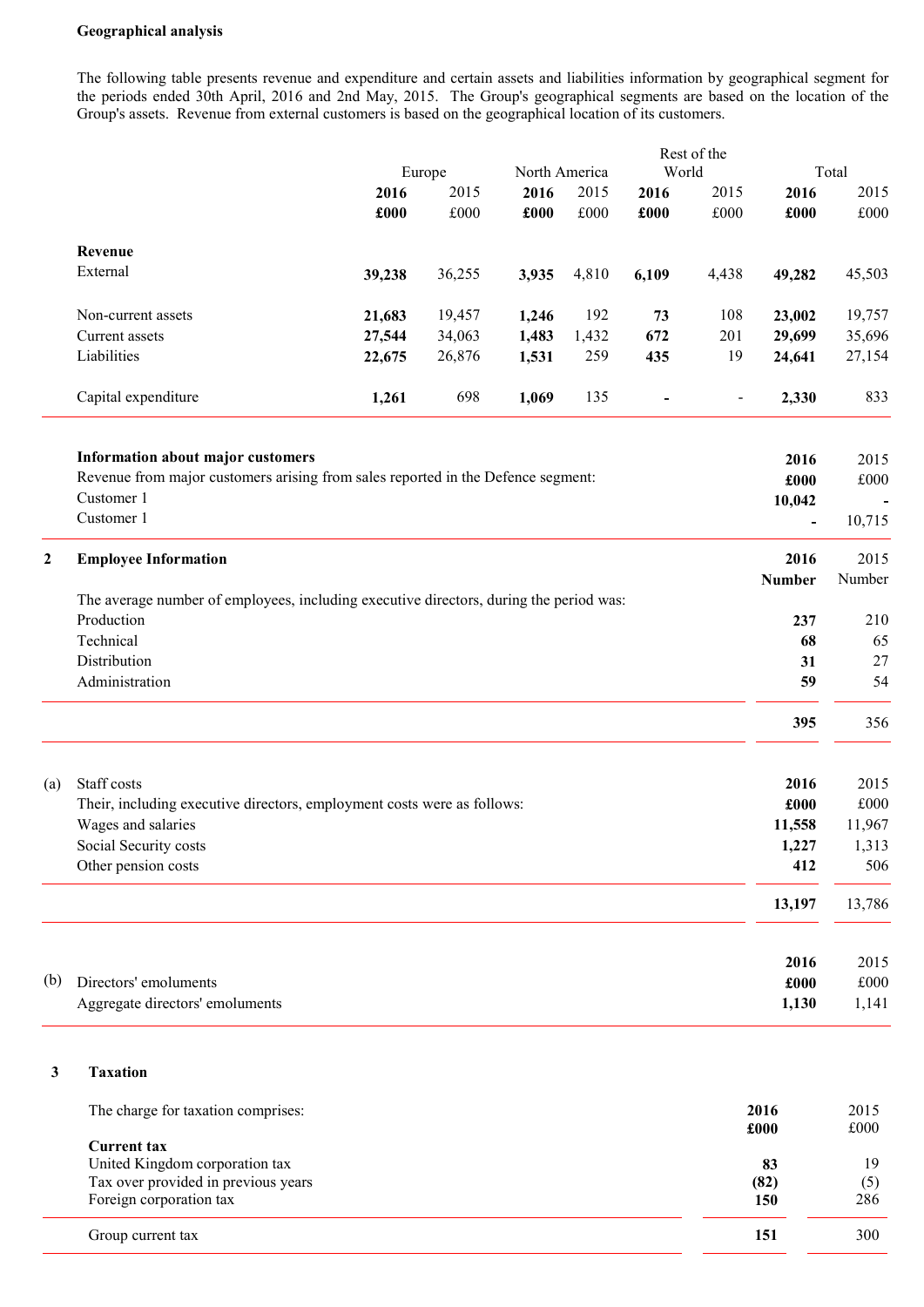| Deferred tax<br>Origination and reversal of temporary differences<br>Adjustments in respect of prior years<br>Impact of reduction in deferred tax rate to 18%                                                     | (54)<br>37<br>(36) | (50)<br>(62) |
|-------------------------------------------------------------------------------------------------------------------------------------------------------------------------------------------------------------------|--------------------|--------------|
| Group deferred tax                                                                                                                                                                                                | (53)               | (112)        |
| Tax on profit                                                                                                                                                                                                     | 98                 | 188          |
| Tax relating to items charged or credited to other comprehensive income<br>Deferred tax<br>Deferred tax on remeasurement losses on pension scheme current year<br>Impact of reduction in deferred tax rate to 18% | (165)<br>153       | (193)        |
| Income tax in the statement of comprehensive income                                                                                                                                                               | (12)               | (193)        |

# (b) Factors affecting the tax charge for the year

The tax assessed for the period differs to the standard rate of corporation tax in the UK (20%) (2015 - 21%). The differences are explained below:

|                                                                                                                                       | 2016<br>£000          | 2015<br>£000 |
|---------------------------------------------------------------------------------------------------------------------------------------|-----------------------|--------------|
| Profit before tax                                                                                                                     | 1,682                 | 1,541        |
| Profit multiplied by standard rate of corporation tax of $20\%$ (2015 - 21%)                                                          | 336                   | 324          |
| Expenses not deductible for tax purposes<br>Adjustment in respect of prior periods<br>Impact of reduction in deferred tax rate to 18% | (157)<br>(45)<br>(36) | (69)<br>(67) |
| Total tax charge for the period                                                                                                       | 98                    | 188          |

## 4 Earnings per share

The calculation of basic earnings per share is based on:

- (a) Profit for the period attributable to equity holders of the parent of £1,584,000 (2015 £1,353,000).
- (b) 16,504,691 (2015 16,504,691) Ordinary shares, being the weighted average number of Ordinary shares in issue.

This represents 18,396,073 (2015 - 18,396,073) being the weighted average number of Ordinary shares in issue less 1,891,382 (2015 - less 1,891,392) being the weighted average number of shares both held within the ESOT 245,048 (2015 - 245,048) and purchased by the Company 1,646,334 (2015 - 1,646,334).

| 5. | Dividends paid and proposed<br>Declared and paid during the year                                                           | 2016<br>£000 | 2015<br>£000 |
|----|----------------------------------------------------------------------------------------------------------------------------|--------------|--------------|
|    | On Ordinary shares<br>Final dividend for $2015 : 6.50p$ (2014 - 6.50p)<br>Interim dividend for 2016 : 1.50p (2015 - 1.50p) | 1.073<br>247 | 1,073<br>247 |
|    |                                                                                                                            | 1,320        | 1,320        |
|    | Proposed for approval by shareholders at the AGM<br>Final dividend for $2016 : 6.50p(2015 - 6.50p)$                        | 1.073        | 1,073        |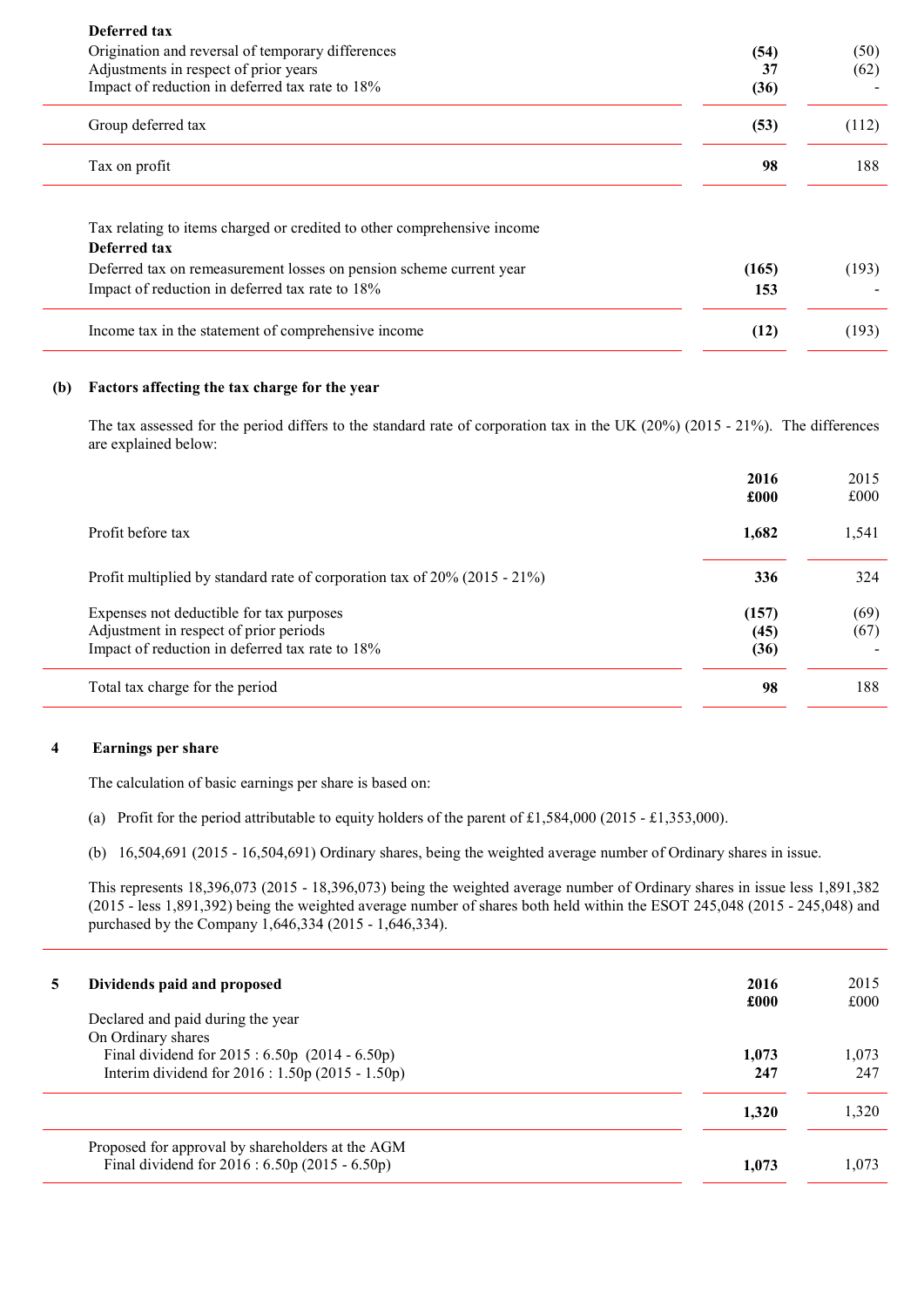### 6 Trade and other receivables

|                                                                     | Group |                          | Company |       |
|---------------------------------------------------------------------|-------|--------------------------|---------|-------|
|                                                                     | 2016  | 2015                     | 2016    | 2015  |
|                                                                     | £000  | £000                     | £000    | £000  |
| Trade receivables                                                   | 7,744 | 7,772                    | 6,578   | 6,646 |
| Retentions on contracts                                             | 1,188 | 1,681                    | 1,188   | 1,681 |
| Amounts owed by subsidiary undertakings                             |       | $\overline{\phantom{0}}$ | 1,874   | 924   |
| Other receivables                                                   | 64    |                          | 15      |       |
|                                                                     | 8,996 | 9,454                    | 9,655   | 9,252 |
| Gross amounts due from customers for contract work - included above | 1.861 | 2,172                    | 1,666   | 1,905 |
|                                                                     |       |                          |         |       |

The aggregate amount of costs incurred and recognised profits to date on contracts is £10,775,000 (2015 - £13,280,000).

## (a) Trade receivables are denominated in the following currencies

|                  | Group |       | Company                  |                          |
|------------------|-------|-------|--------------------------|--------------------------|
|                  | 2016  | 2015  | 2016                     | 2015                     |
|                  | £000  | £000  | £000                     | £000                     |
| Sterling         | 6,019 | 6,545 | 6,019                    | 6,545                    |
| Euro             | 983   | 236   | 559                      | 101                      |
| US dollar        | 361   | 643   | $\overline{\phantom{a}}$ | $\overline{\phantom{a}}$ |
| Other currencies | 381   | 348   | $\overline{\phantom{a}}$ | $\blacksquare$           |
|                  | 7,744 | 7,772 | 6,578                    | 6,646                    |

Trade receivables are non-interest bearing and are generally on 30 days terms and are shown net of provision for impairment. The aged analysis of trade receivables not impaired is as follows:

| Group | Total | Not past due | $\leq$ 30 days | $30-60$ days | $60-90$ days | $> 90$ days |
|-------|-------|--------------|----------------|--------------|--------------|-------------|
|       | £000  | £000         | £000           | £000         | £000         | £000        |
| 2016  | 7.744 | 6.026        | 1.424          | 269          |              | 16          |
| 2015  | 7.772 | 6.328        | .224           | 98           | 105          |             |

As at 30th April, 2016 trade receivables at a nominal value of £102,000 (2015 - £52,000) were impaired and fully provided. Bad debts of £51,000 (2015 - £151,000) were recovered and bad debts of £24,000 (2015 - £42,000) were incurred.

| Company |       |       |       |                    |                          |                          |
|---------|-------|-------|-------|--------------------|--------------------------|--------------------------|
| 2016    | 6.578 | 5.182 | 1,158 | 238                | $\overline{\phantom{0}}$ | $\overline{\phantom{0}}$ |
| 2015    | 6,646 | 5,604 | 905   | 57<br>$\checkmark$ | 80                       | $\overline{\phantom{a}}$ |

As at 30th April, 2016 trade receivables at a nominal value of £39,000 (2015 - £39,000) were impaired and fully provided. Bad debts of £8,000 (2015 - £143,000) were recovered and bad debts of £23,000 (2015 - £15,000) were incurred.

(b) Retentions on contracts are denominated in the following currencies

|                  | Group                    |                          | Company                  |                |
|------------------|--------------------------|--------------------------|--------------------------|----------------|
|                  | 2016                     | 2015                     | 2016                     | 2015           |
|                  | £000                     | £000                     | £000                     | £000           |
| Sterling         | 1,188                    | 1,681                    | 1,188                    | 1,681          |
| Euro             | $\overline{\phantom{a}}$ | $\overline{\phantom{a}}$ | $\blacksquare$           | $\blacksquare$ |
| US dollar        | $\overline{\phantom{0}}$ | $\overline{\phantom{a}}$ | $\overline{\phantom{0}}$ | $\blacksquare$ |
| Other currencies | $\overline{\phantom{0}}$ | $\overline{\phantom{a}}$ | $\overline{\phantom{0}}$ | $\blacksquare$ |
|                  | 1,188                    | 1,681                    | 1,188                    | 1,681          |

Retentions on contracts are non interest bearing and represent amounts contractually retained by customers on completion of contracts for specific time periods as follows: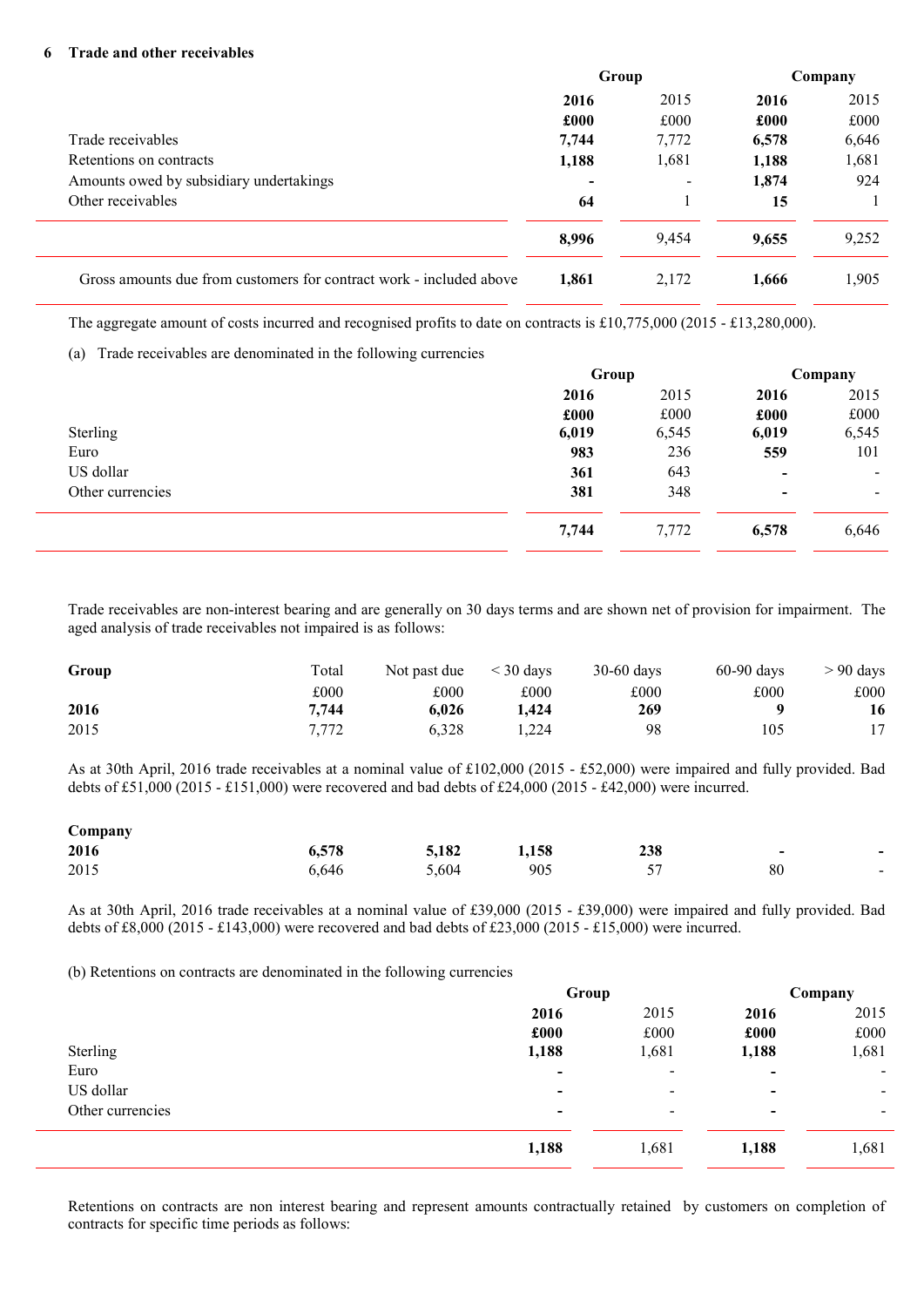| Group   | Total | Up to $6$<br>months | $6 - 12$<br>months       | $12 - 18$<br>months      | $18 - 24$<br>months |
|---------|-------|---------------------|--------------------------|--------------------------|---------------------|
|         | £000  | £000                | £000                     | £000                     | £000                |
| 2016    | 1,188 | 1,188               | $\overline{\phantom{a}}$ | $\blacksquare$           | $\blacksquare$      |
| 2015    | 1,681 | 1,681               | $\overline{\phantom{a}}$ | $\overline{\phantom{a}}$ | $\blacksquare$      |
| Company |       |                     |                          |                          |                     |
| 2016    | 1,188 | 1,188               | $\overline{\phantom{a}}$ | $\overline{\phantom{0}}$ | ۰.                  |
| 2015    | 1,681 | 1,681               | $\overline{\phantom{a}}$ | $\,$                     | -                   |
|         |       |                     |                          |                          |                     |

| Cash<br>7 |                          |        | Group  |        | Company |  |
|-----------|--------------------------|--------|--------|--------|---------|--|
|           |                          | 2016   | 2015   | 2016   | 2015    |  |
|           |                          | £000   | £000   | £000   | £000    |  |
|           | Cash at bank and in hand | 7,420  | 9,884  | 5,715  | 8,935   |  |
|           | Short term deposits      | 5,338  | 7,264  | 5,302  | 7,264   |  |
|           |                          | 12,758 | 17,148 | 11,017 | 16,199  |  |

### 8 Reserves

# Share Capital

The balance classified as share capital includes the nominal value on issue of the Company's equity share capital, comprising 10p Ordinary shares.

## Capital redemption reserve

The balance classified as capital redemption reserve represents the nominal value of issued share capital of the Company, repurchased.

### Other reserve

This is the revaluation reserve previously arising under UK GAAP which is now part of non-distributable retained reserves.

# Revaluation reserve

The asset revaluation reserve is used to record increases in the fair value of land and buildings and decreases to the extent that such decrease relates to an increase on the same assets previously recognised in equity. This also includes the impact of the change in related deferred tax due to the change in corporation tax (20% to 18%).

#### Special reserve

The balance classified as special reserve represents the share premium on the issue of the Company's equity share capital.

#### Currency translation reserve

The foreign currency translation reserve is used to record exchange differences arising from the translation of the financial statements of foreign subsidiaries. It is also used to record the effect of hedging net investments in foreign operations.

Treasury Shares

| 2016  | 2015  |
|-------|-------|
| £000  | £000  |
| 100   | 100   |
| 2,959 | 2,959 |
| 3,059 | 3,059 |
|       |       |

During 1991 the Company established an Employee Share Ownership Trust ("ESOT"). The trustee of the ESOT is Appleby Trust (Jersey) Ltd, an independent company registered in Jersey. The ESOT provides for the issue of options over Ordinary shares in the Company to Group employees, including executive directors, at the discretion of the Remuneration Committee.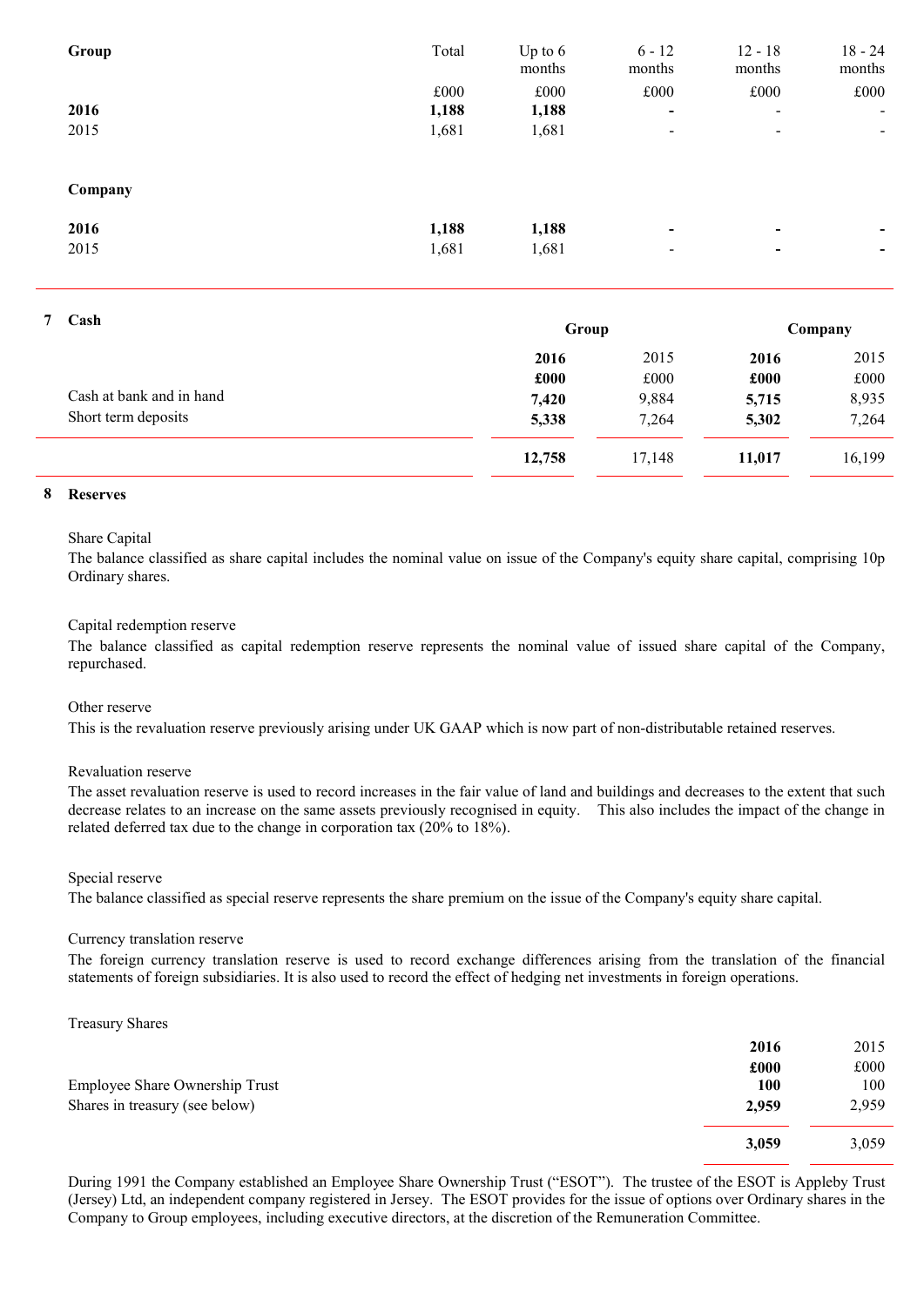The trust has purchased an aggregate 245,048 (2015 - 245,048) Ordinary shares, which represents 1.3% (2015 - 1.3%) of the issued share capital of the Company at an aggregate cost of £100,006. The market value of the shares at 30th April, 2016 was £448,000 (2015 - £346,000). The Company has made payments of £Nil (2015 - £Nil) into the ESOT bank accounts during the period. No options over shares (2015 – Nil) have been granted during the period. Details of the outstanding share options, for Directors are included in the Directors' remuneration report.

The assets, liabilities, income and costs of the ESOT have been incorporated into the Company's financial statements. Total ESOT costs charged to the income statement in the period amounts to £7,000 (2015 - £4,000). During the period no options on shares were exercised (2015 - Nil) and no shares were purchased (2015 – Nil).

The Company made the following purchases of its own 10p Ordinary shares to be held in Treasury:

| 11th December, 2013 1,000,000 shares from the Group's pension scheme. | £000<br>1.722 |
|-----------------------------------------------------------------------|---------------|
| 30th January, 2014 646, 334 shares                                    | 1,237         |
|                                                                       | 2,959         |

### 9 Petrol Sign bv

On the 17th June, 2015 the Company acquired the entire issued share capital of Petrol Sign bv, a Company based in The Netherlands from Lambooij Holdings B.V. The consideration for the acquisition was  $\epsilon$ 3,400,000 and was paid in cash on completion.

Petrol Sign bv designs, restyles, produces and installs the complete appearance of petrol station superstructures and forecourt. The acquisition will enhance and widen the ability of our Petrol Station Superstructure Division to offer a more complete package of services to customers.

The fair values of the identifiable assets and liabilities of Petrol Sign bv as at the date of acquisition were:

|                                             | £000     |
|---------------------------------------------|----------|
| Fair value recognised on acquisition        |          |
| Customer relationships                      | 1,332    |
| Order backlog                               | 178      |
| Non-compete                                 | 43       |
| Trade name                                  | 147      |
| Plant and equipment                         | 171      |
| Inventories                                 | 973      |
| Receivables                                 | 382      |
| Payables                                    | (719)    |
| <b>Bank Overdraft</b>                       | (174)    |
| Income tax                                  | (58)     |
| Deferred tax                                | (425)    |
| Total identifiable net assets at fair value | 1,850    |
| Goodwill arising on acquisition             | 588      |
| Total purchase consideration transferred    | 2,438    |
| Analysis of net cash acquired               |          |
| Cash purchase consideration                 | (2, 438) |
| Cash and short term deposits acquired       | (174)    |
| Net cash acquired with subsidiary           | (2,612)  |

The goodwill of £588,000 comprises certain intangible assets that cannot be individually separated from the acquiree due to their nature. These items include the expected value of synergies and an assembled workforce. Goodwill is allocated entirely to the petrol station superstructures unit. None of the goodwill is expected to be deductible for income tax purposes.

Transaction costs of £104,000 have been expensed and included in administration costs.